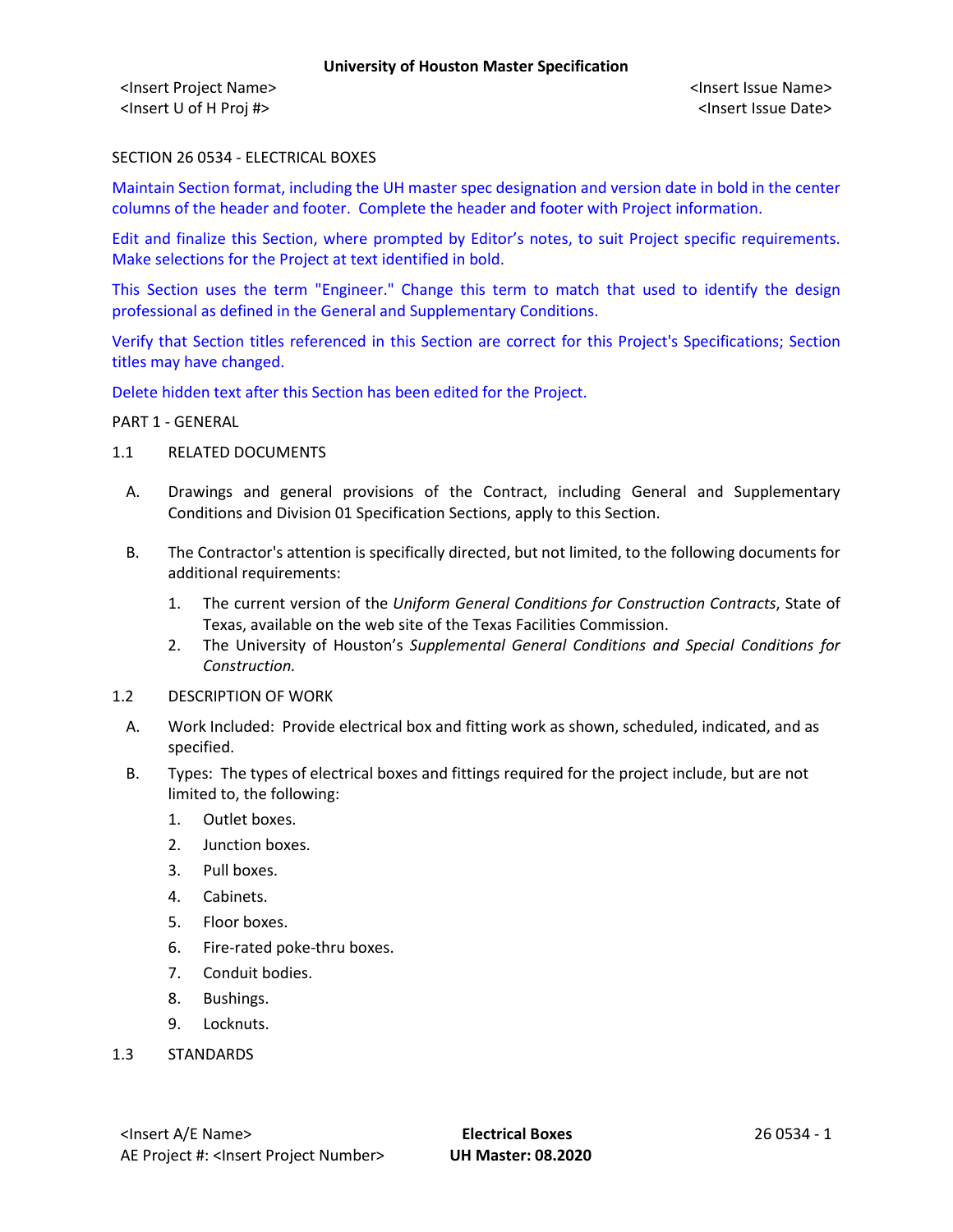<Insert Project Name> <Insert Issue Name> <Insert U of H Proj #> <Insert Issue Date>

- A. Products shall be designed, manufactured, tested, and installed in compliance with the following standards:
	- 1. ANSI/NEMA OS 1 -Sheet Steel Outlet Boxes, Device Boxes, Covers and Box Supports.
	- 2. UL 514A Metallic Outlet Boxes.
	- 3. NEMA 250 -Enclosures for Electrical Equipment (1000 Volts Maximum).
- 1.4 QUALITY ASSURANCE:
	- A. Manufacturers: Provide products complying with these specifications and produced by one of the following:
		- 1. Interior Outlet Boxes:
			- a. Appleton Electric Company.
			- b. Bowers.
			- c. O. Z./Gedney.
			- d. National Electric Products Company.
			- e. Raco; Hubbell
			- f. Star Sheet Metal.
			- g. Steel City; ABB Group.
		- 2. Weatherproof Outlet Boxes:
			- a. Appleton Electric Company.
			- b. Crouse-Hinds Company.
			- c. Raco; Hubbell, Inc.
			- d. Pyle-National Company.
			- e. Red Dot.
		- 3. Junction and Pull Boxes:
			- a. Appleton Electric Company.
			- b. Arrow-Hart, Inc.
			- c. O. Z. Gedney Company.
			- d. Hoffman Engineering Company.
			- e. Keystone Columbia, Inc.
			- f. Square D Company.
			- g. Unity.
		- 4. Cabinets:
			- a. Hoffman Engineering Company
			- b. Square D Company.
		- 5. Floor Boxes:
			- a. Hubbell, Inc., Hubbell Wiring Systems.
			- b. Steel City ABB Group.
			- c. Legrand-Wiremold.
		- 6. Fire-rated Poke-thru Boxes:

<Insert A/E Name> **Electrical Boxes** 26 0534 - 2 AE Project #: <Insert Project Number> **UH Master: 08.2020**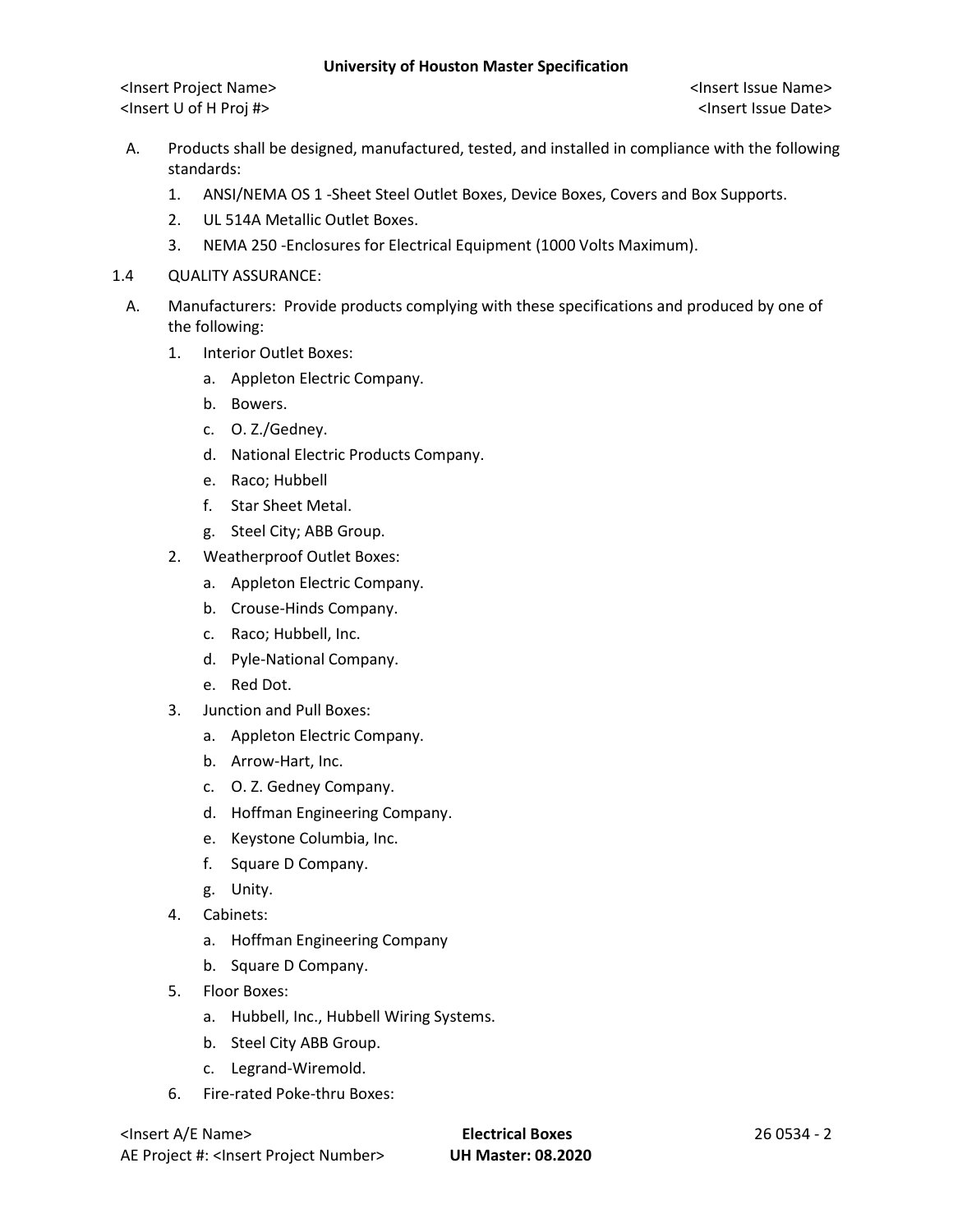<Insert Project Name> <Insert Issue Name> <Insert U of H Proj #> <Insert Issue Date>

- a. Hubbell, Inc.; Hubbell Wiring Systems
- b. Steel City ABB Group.
- c. Legrand-Wiremold.
- 7. Conduit Bodies:
	- a. Appleton Electric Company.
	- b. Crouse-Hinds Company.
	- c. Killark Electric Manufacturing Company.
	- d. Pyle-National Company.
- 8. Bushings, Knockout Closures and Locknuts:
	- a. Allen-Stevens Conduit Fittings Corporation.
	- b. Allied Metal Stamping, Inc.
	- c. Appleton Electric Company.
	- d. Carr Company.
	- e. Raco; Hubbell
	- f. Steel City ABB Group.
	- g. Thomas and Betts Company, Inc.
- B. UL Label: All electrical boxes and fittings shall be UL-labeled.
- 1.5 SUBMITTALS
	- A. Shop Drawing submittals shall include, but not be limited to, the following:
		- 1. The Contractor shall submit to the Engineer for review, a list of proposed manufacturers of electrical boxes and fittings selected from the manufacturers listed herein. The Contractor may install electrical boxes and fittings furnished by any manufacturer listed on the approved submittal.
		- 2. Cut sheets of electrical boxes and fittings.
		- 3. Cut sheets on cabinets.
		- 4. Drawings of any special boxes which must be fabricated, including construction details.
		- 5. Additional information as required in Section 26 0001 "Electrical General Provisions".
- 1.6 STORAGE AND HANDLING
	- A. Handle electrical boxes and fittings carefully to avoid damage, breaking, denting, and scoring. Damaged equipment or materials shall not be installed.
	- B. Store electrical boxes and fittings in a clean dry space and protect from weather.
- PART 2 PRODUCTS
- 2.1 FABRICATED MATERIALS
	- A. Interior Outlet Boxes: Provide galvanized steel interior outlet wiring boxes, of the type, shape, and size, including depth of box, to suit each respective location and installation; constructed with stamped knockouts in back and sides, and with threaded holes with screws for securing box covers or wiring devices. Provide "gang" boxes where devices are shown to be grouped.
		- 1. Type for Various Locations:

| <insert a="" e="" name=""></insert>                  |  |
|------------------------------------------------------|--|
| AE Project #: <insert number="" project=""></insert> |  |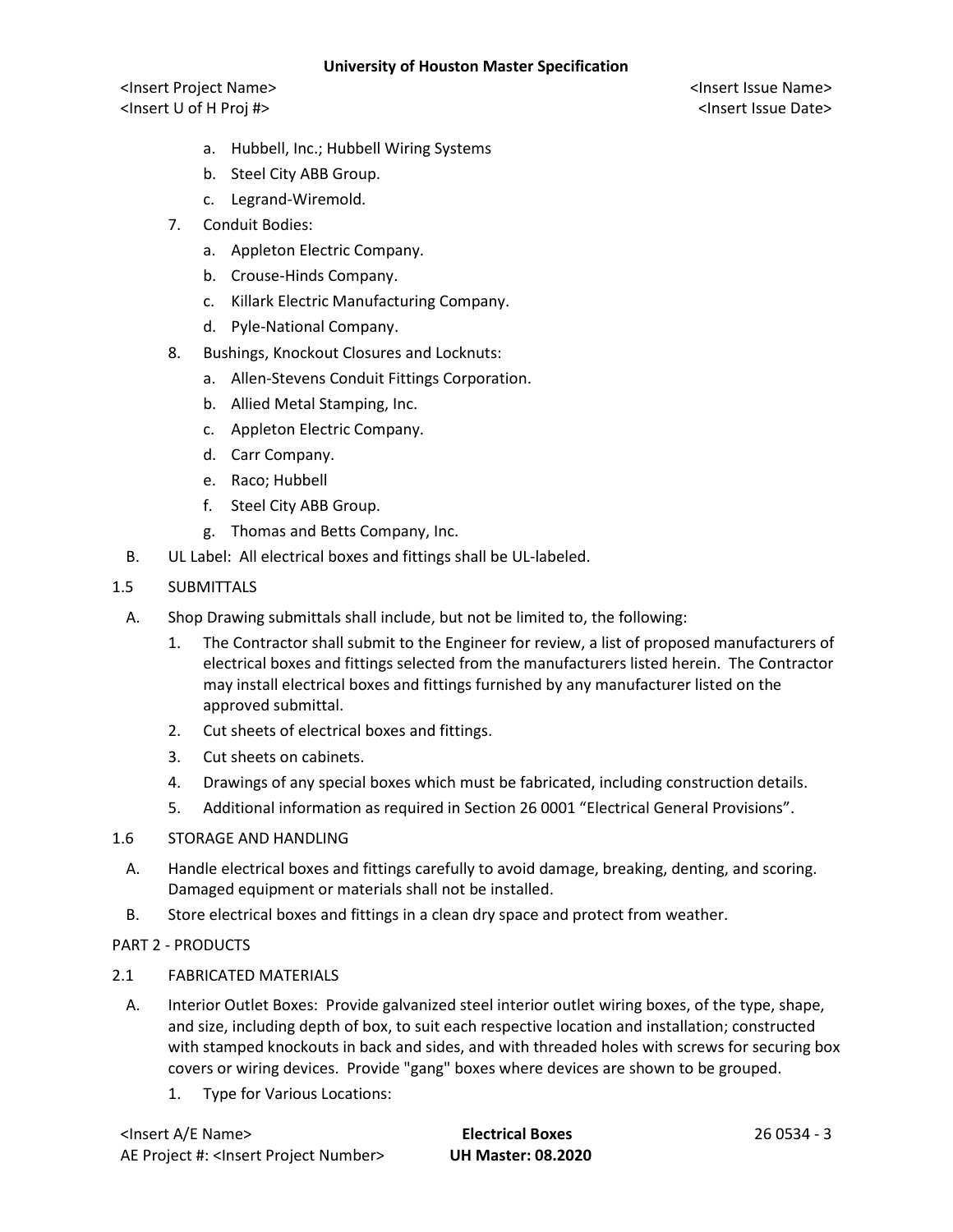<Insert Project Name> <Insert Issue Name> <Insert U of H Proj #> <Insert Issue Date>

- a. Ceilings: 4 inches square, 2-1/8 inches deep.
- b. Standard Partitions, Where 1/2 inch and 3/4 inch Conduits are employed: 4 inch square by 2-1/8 inches deep boxes with one-gang or two-gang plaster covers shall be used.
- c. Thin Partitions Measuring 3-1/2 inches or less: 4 inch square by 2-1/8 inches deep boxes with one-gang or two-gang covers shall be used.
- d. Standard Partitions, Where Conduits of a Size Greater than 3/4 inch are employed: 4-11/16 inches square by 2-1/8 inches deep boxes with one-gang or two-gang plaster covers shall be used.
- e. Masonry Walls: Galvanized switch boxes made especially for masonry installations; depths of boxes must be properly coordinated for each specific installation.
- f. Poured Concrete: Provide plenum type boxes without any holes and with reset knockouts. Where extension rings are used to offset conduit between wall reinforcing steel, joint between extension ring and box shall be sealed to prevent concrete from entering box during pour.
- g. Return Air Ceiling Plenum Boxes: In return air ceiling plenums, where 1/2 inch and 3/4 inch conduits are employed, 4 inches square by 2-1/8inches deep plenum boxes shall be used.
- h. Surface: Type "FS" or Type "FD" box with surface cover.
- i. Special: Where above types are not suitable, furnish boxes to suit the use taking into account space available, appearance, and Code requirements.
- 2. Switch Boxes:
	- a. One-gang/Two-gang Switch Boxes in Standard Walls or Partitions: If able to mount to stud, then 4 inch x4 inchx2 1/8 inches; if not, shall be 3 inches x 2 inches square corner boxes by 2-1/2 inches deep with appropriate mounting bracket for attachment to studs.
	- b. One-gang/Two-gang Switch Boxes in Thin Walls or Partitions: If able to mount to stud, then 4 inches x4 inches x1 1/2 inch, if not shall be 3 inches x 2 inches square corner boxes by 1-1/2 inches deep with appropriate mounting bracket for attachment to studs.
	- c. Three-gang and Up Switch Boxes in Standard Walls or Partitions: Shall be 4-1/2 inches wide solid gang boxes, with appropriate "gang" plaster covers as required.
- 3. Interior Outlet Box Accessories: Provide outlet box accessories as required for each installation, including proper covers or wall device plates, mounting brackets, wallboard hangers, extension rings, plaster rings for all boxes in plaster construction, fixture studs, cable clamps and metal straps for supporting outlet boxes, compatible with outlet boxes being used, and meeting requirements of individual wiring situations.
- B. Weatherproof Outlet Boxes: Provide hot-dipped galvanized cast iron weatherproof outlet wiring boxes, of the type, shape, and size, including depth of box, with threaded conduit ends, cast metal cover plate with spring-hinged waterproof caps suitably configured for each application, including face plate gasket and corrosion resistant fasteners.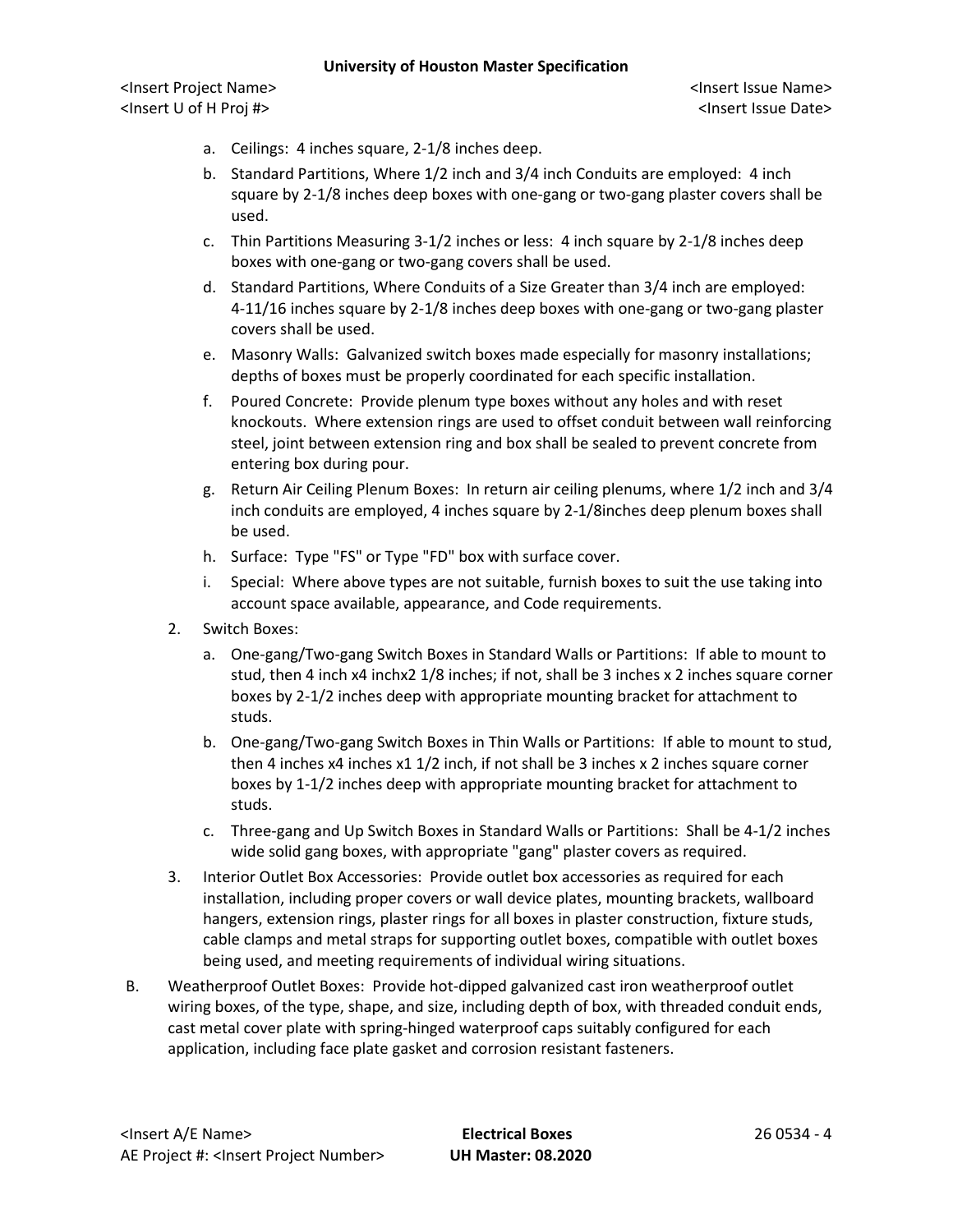<Insert Project Name> <Insert Issue Name> <Insert U of H Proj #> <Insert Issue Date>

- C. Junction and Pull Boxes: Provide galvanized sheet steel junction and pull boxes, with screw-on covers and welded seams with stainless steel nuts, bolts, screws and washers, of the type, shape, and size, to suit each respective location and installation.
	- 1. Type for Various Locations:
		- a. 100 Cubic Inches in Volume or Smaller: Standard outlet boxes with NO stamped knockouts.
		- b. 150 Cubic Inches in Volume or Larger: Code gauge steel with sides formed and welded, screw covers unless shown to have hinged doors. Hinged doors with locking device same as furnished on panelboards. Formed in field with a cutting tool to provide a clean symmetrically-cut hole.
		- c. Exterior or Wet Areas: Weatherproof galvanized or stainless steel construction with proper gaskets and corrosion resistant fasteners. A parking garage is considered a wet area.
- D. Cabinets: Provide cabinets of size and style noted on the Drawings.
	- 1. Cabinet fronts shall be steel. Other sheet metal for boxes shall be galvanized or stainless steel. Details of construction and methods of assembly shall meet the requirements of the Underwriters' Laboratories, Inc.
	- 2. The panel doors of cabinets shall be provided with locks. Single panel doors of cabinets shall have a lock with ring pull. Single doors 48 inches or longer and pairs of doors shall have a lock with vertical bolt operation, 3-point locking. Locks shall be keyed alike. Two keys shall be supplied for each cabinet.
	- 3. Cabinets shall have concealed hinges.
	- 4. Flush-mounted trim shall be fastened to cabinet with adjustable trim clamps. Fasteners for cabinets in concealed areas shall be concealed, and cabinet doors shall be hinged type.
	- 5. Each voice/data cabinet shall be equipped with 3/4 inch plywood backboard covering entire inside rear surface and painted matte white with fire resistant paint.
	- 6. Trims and doors shall have a suitable primer coat and a finish coat of the manufacturer's standard color.
- E. Floor Boxes: Provide fully adjustable floor boxes for installation in concrete floors as indicated. Boxes shall be adjustable both before and after the concrete pour. Unless otherwise noted on the Drawings, provide the following:

## [EDIT TO SUIT PROJECT]

- 1. Waterproof Membrane Floors Flush Boxes: Concrete tight cast iron floor box with brass trim and service fittings to suit device shown and floor finish.
- 2. Non-waterproof Membrane Floors (Above Grade) Flush Boxes: Concrete tight steel floor box with brass trim and service fittings to suit device shown and floor finish.
- F. Fire-rated Poke-Thru Boxes: Fire-rated, UL-listed poke-thru boxes for installation through concrete slabs. Boxes shall be suitable for the slab thickness of the building and shall have UL-listed abandon plates for use where boxes are removed. Provide poke-thru boxes to suit devices shown and as scheduled **[below:] [on the Drawings.]**

# [EDIT TO SUIT PROJECT]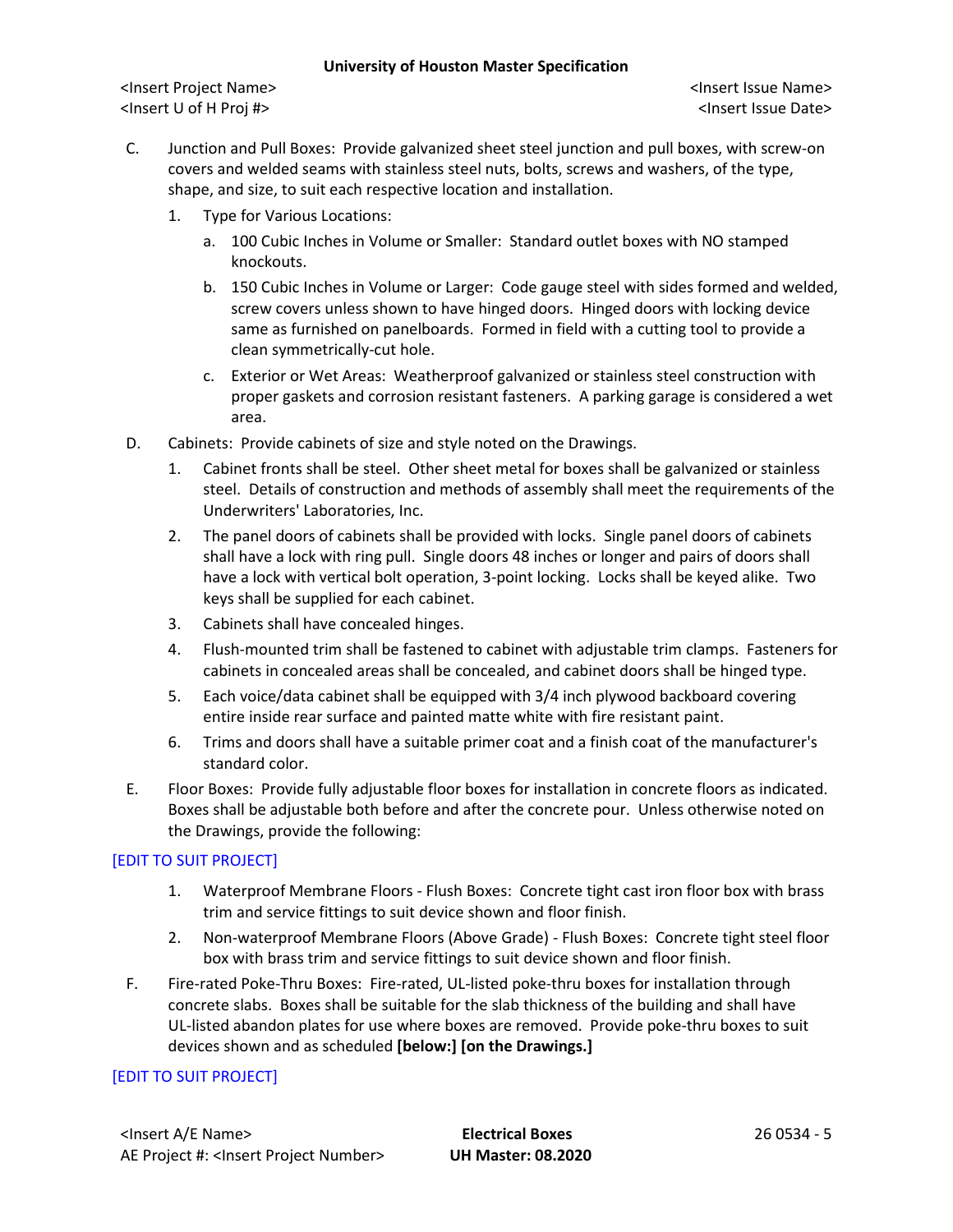<Insert Project Name> <Insert Issue Name> <Insert U of H Proj #> <Insert Issue Date>

- G. Conduit Bodies: Provide galvanized cast Malleable Iron Form 7, clip on gasket covers conduit bodies, of the type, shape and size, to suit each respective location and installation, constructed with threaded conduit ends, removable cover, and corrosion resistant screws.
- H. Bushings, Knockout Closures, and Locknuts: Provide corrosion resistant no stamp knockouts, box knockout closures, conduit locknuts, gasketed locknuts, insulated conduit bushings and insulated grounding conduit bushings of the type and size to suit each respective use and installation.

### PART 3 - EXECUTION

- 3.1 INSTALLATION OF BOXES AND FITTINGS
	- A. Install electrical boxes and fittings as shown, in compliance with NEC requirements, these specifications, or in accordance with the manufacturer's written instructions and with recognized industry practices to ensure that the boxes and fittings serve the intended purposes. Where boxes are concealed in exterior walls, the continuity of the vapor barrier shall be maintained behind the box.
	- B. Use outlet and switch boxes for junctions on concealed conduit systems except in utility areas where exposed junction or pull boxes may be located.
	- C. Determine from the Drawings and by actual determination on the site, the exact location of each outlet. The outlet locations shall be modified from those shown to accommodate changes in door swings or to clear other interferences that may arise from job construction details, as well as modification to center them within room spaces. These modifications shall be made with no change in contract price and shall be a matter of job coordination. Check these conditions throughout the entire job and notify the Engineer of discrepancies, as they may occur, to verify the modifications, if any, before proceeding with the installation of the work. Set wall boxes in advance of wall construction, blocked in place and secured. Set all wall boxes flush with the finish and install extension rings as required to extend boxes to the finished surfaces of special furring or wall finishes.
	- D. Install outlet boxes at heights as specified in Section 26 0501 "Electrical Basic Materials and Methods".
	- E. On exposed conduit systems, provide pull boxes, junction boxes, wiring troughs, and cabinets wherever necessary for proper installation of various electrical systems.
	- F. Provide weatherproof boxes for interior and exterior locations exposed to weather or moisture.
	- G. Provide knockout closures to cap unused knockout holes where blanks have been removed. Maintain 48 inches minimum clearance in front of branch box circuitry.
	- H. Locate boxes and conduit bodies so as to ensure accessibility of electrical wiring. Never set junction boxes above lights on lay-in ceilings.
	- I. Secure boxes rigidly to the substrate upon which they are being mounted, or solidly imbed boxes in concrete or masonry. Boxes shall not be permitted to move laterally. Boxes shall be secured between two studs. Two gang (single or double device) boxes may be connected to one stud using an approved bracket, except where specific dimensioned locations must be met. Box recessing depths shall comply with Article 314.24 of the National Electrical Code.
	- J. Boxes for any conduit system shall not be secured to the ceiling system, HVAC ductwork, or mechanical piping.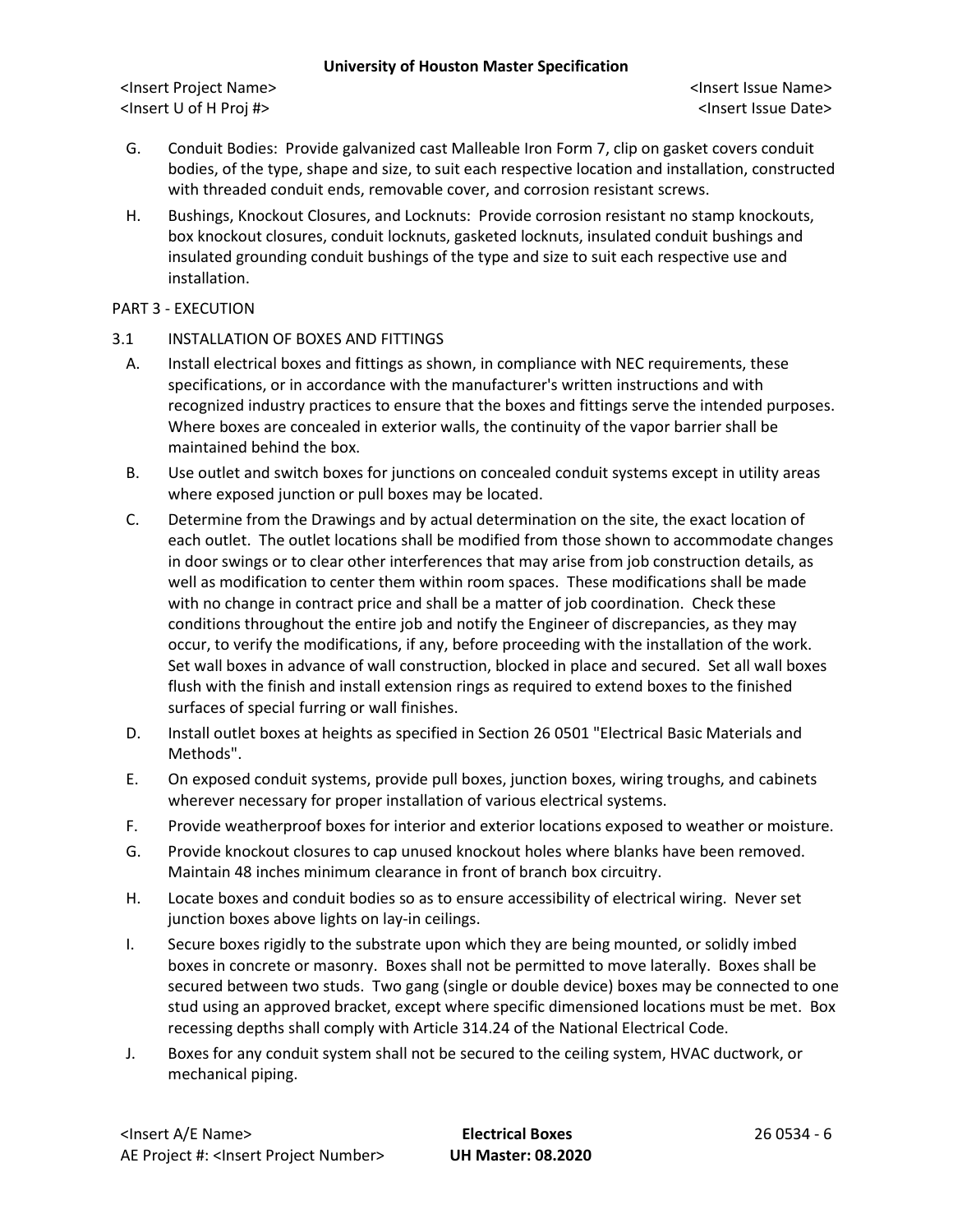<Insert Project Name> <Insert Issue Name> <Insert U of H Proj #> <Insert Issue Date>

- K. Provide junction and pull boxes for feeders and branch circuits where shown and where required by the NEC, regardless of whether boxes are shown or not.
- L. Coordinate locations of boxes in fire rated partitions and slabs so as to not affect the fire rating of the partition or slab. Notify the Engineer in writing where modifications or additional construction are required to maintain the partition or slab fire rating.
- M. All junction boxes in accessible locations shall be marked with a permanent marker to identify the circuit(s) including voltage level within the box and on box cover.
- N. Junction boxes utilized for emergency circuits shall be painted red in color.
- O. Do not locate wall outlet boxes back-to-back in the same stud wall cavity. Ensure that communications and electrical outlet boxes are placed at least one stud or 16 inches apart when located on opposite sides of a partition wall.
- P. The following requirements shall apply to exposed as well as concealed conduit systems when "gang" boxes shall be used. These "gang" boxes shall have dimensions which are not smaller than those shown in the following table:

| <b>SIZE</b>                       |
|-----------------------------------|
| 4-1/2 inches by 8-5/8 inches      |
| $4-1/2$ inches by $10-1/2$ inches |
| 4-1/2 inches by $10-1/2$ inches   |
| 4-1/2 inches by 14 inches         |
|                                   |

- Q. Switch boxes shall not be used as junction boxes. They should only contain the wiring pertaining to the circuit.
- R. Install boxes in walls without damaging wall insulation.
- S. Coordinate mounting heights and locations of outlets mounted above counters, benches, and backsplashes.
- T. In inaccessible ceiling areas, position outlets and junction boxes within 6 inches of recessed luminaire, to be accessible through luminaire ceiling opening.
- U. Outlet boxes supporting fixtures shall be securely anchored in place in an approved manner. Support outlet boxes and fixtures in acoustic ceiling areas from building structures, not from acoustic ceilings. Light fixture outlets shall be coordinated with mechanical and architectural equipment and elements to eliminate conflicts and provide a workable neat installation. Also, stabilize box hanger with use of caddy T-bar.
- V. Set floor boxes level and flush with floor. Install nonrated floor boxes as detailed on the Drawings.
- W. Locate pull boxes and junction boxes in easily accessible area, above accessible ceilings or in unfinished areas.
- X. Where outlet or switch boxes are not supported from studs or joists directly, they shall be supported by expandable clip type bar hangers, Appleton Catalog No. SX-18 or SX-26. In no case shall conduit be used to support switch or outlet boxes or caddy adjustable box bracket.
- Y. Outlet boxes in plaster partitions shall be "shallow-type" set flush in wall so there is at least 5/8 inch plaster covering back of box. 4 inches x4 inchesx2 1/8 inches or 1 1/2 inches depending on depth.

<Insert A/E Name> **Electrical Boxes** 26 0534 - 7 AE Project #: <Insert Project Number> **UH Master: 08.2020**